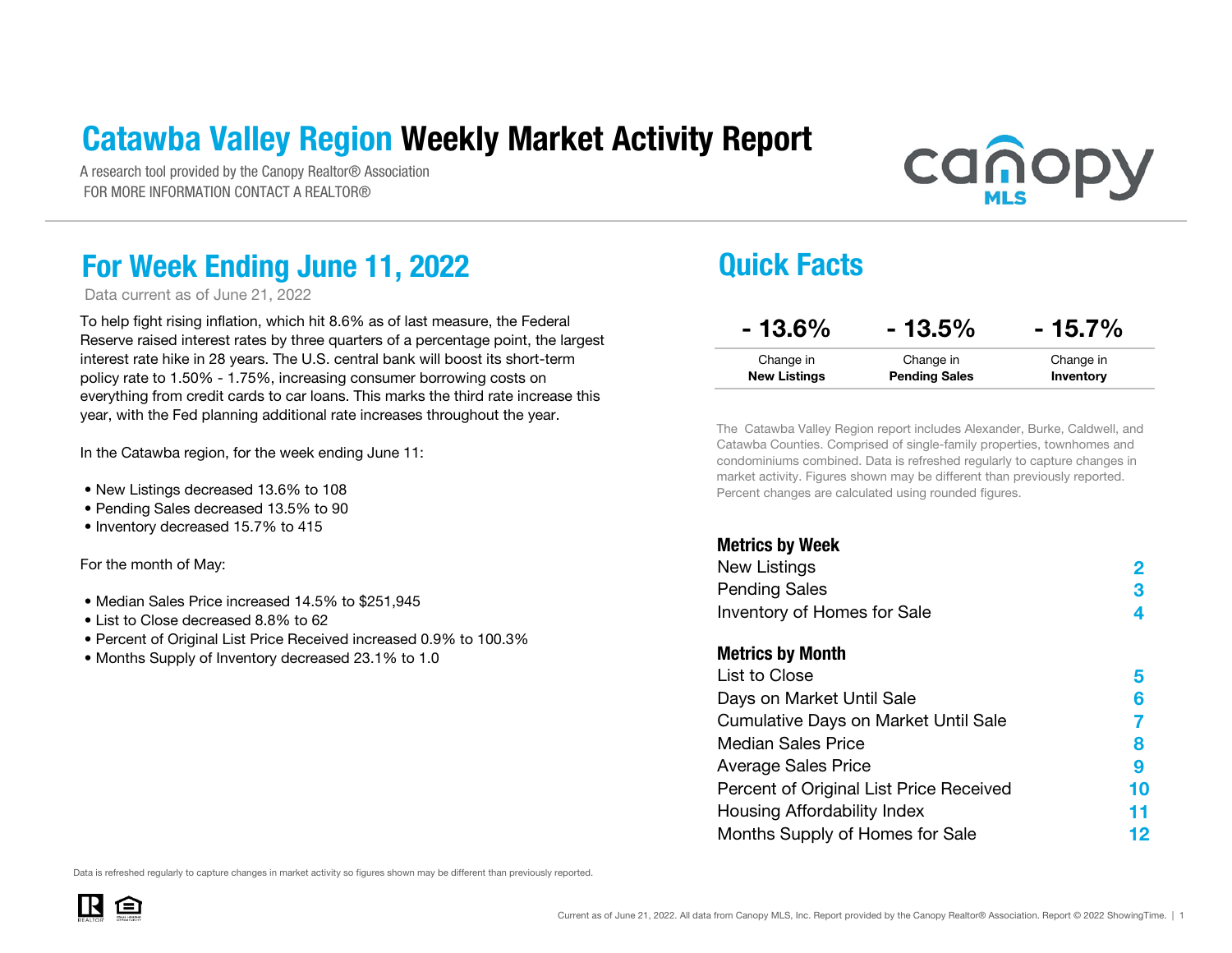### New Listings

A count of the properties that have been newly listed on the market in a given week.





| For the<br><b>Week Ending</b> | Current<br><b>Activity</b> | One Year<br>Ago | $+/-$    |
|-------------------------------|----------------------------|-----------------|----------|
| 3/19/2022                     | 101                        | 82              | $+23.2%$ |
| 3/26/2022                     | 99                         | 101             | - 2.0%   |
| 4/2/2022                      | 101                        | 110             | $-8.2%$  |
| 4/9/2022                      | 114                        | 99              | + 15.2%  |
| 4/16/2022                     | 98                         | 112             | - 12.5%  |
| 4/23/2022                     | 109                        | 102             | $+6.9%$  |
| 4/30/2022                     | 102                        | 109             | - 6.4%   |
| 5/7/2022                      | 131                        | 112             | $+17.0%$ |
| 5/14/2022                     | 133                        | 145             | - 8.3%   |
| 5/21/2022                     | 134                        | 120             | $+11.7%$ |
| 5/28/2022                     | 103                        | 119             | - 13.4%  |
| 6/4/2022                      | 90                         | 105             | $-14.3%$ |
| 6/11/2022                     | 108                        | 125             | - 13.6%  |
| 3-Month Total                 | 1,423                      | 1,441           | $-1.2%$  |

#### Historical New Listing Activity

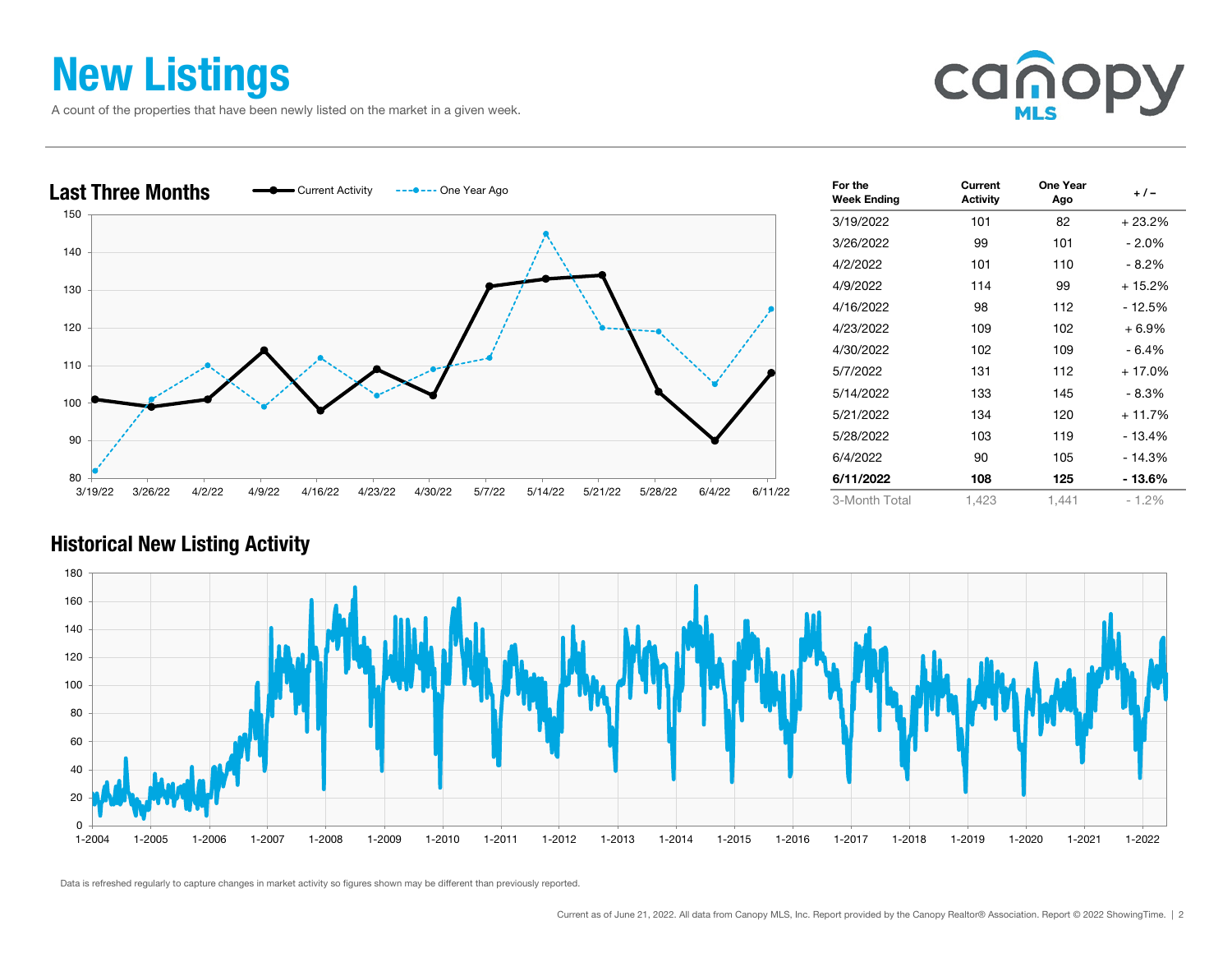### Pending Sales

 A count of the properties on which contracts have been accepted in a given week. Pending contracts include "Under Contract-Show" and "Under Contract-No Show" statuses.





| For the<br><b>Week Ending</b> | Current<br><b>Activity</b> | One Year<br>Ago | $+/-$    |
|-------------------------------|----------------------------|-----------------|----------|
| 3/19/2022                     | 105                        | 92              | $+14.1%$ |
| 3/26/2022                     | 91                         | 93              | $-2.2\%$ |
| 4/2/2022                      | 102                        | 117             | - 12.8%  |
| 4/9/2022                      | 95                         | 101             | - 5.9%   |
| 4/16/2022                     | 95                         | 103             | - 7.8%   |
| 4/23/2022                     | 83                         | 98              | - 15.3%  |
| 4/30/2022                     | 92                         | 96              | $-4.2%$  |
| 5/7/2022                      | 90                         | 95              | - 5.3%   |
| 5/14/2022                     | 99                         | 116             | $-14.7%$ |
| 5/21/2022                     | 99                         | 105             | $-5.7%$  |
| 5/28/2022                     | 104                        | 90              | + 15.6%  |
| 6/4/2022                      | 65                         | 88              | $-26.1%$ |
| 6/11/2022                     | 90                         | 104             | - 13.5%  |
| 3-Month Total                 | 1,210                      | 1,298           | $-6.8%$  |

#### Historical Pending Sales Activity



CanopyMLS, Inc. did not include "showable" under contract listings in the Pending Sales stats before July 2012. Listing agents report listings as Under Contract-Show earlier in the transaction. As a result, Pending Sales s refreshed regularly to capture changes in market activity so figures shown may be different than previously reported.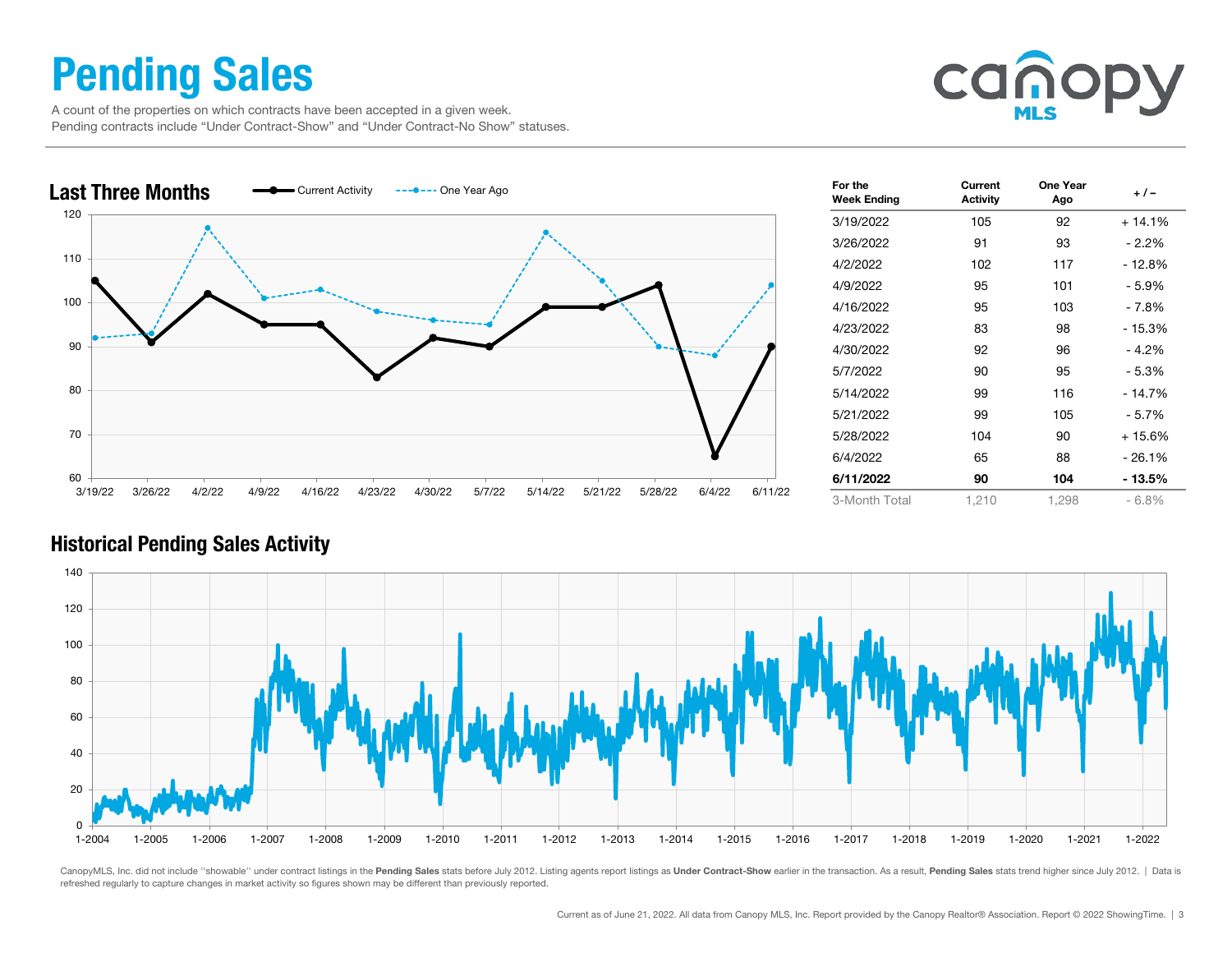### Inventory of Homes for Sale

The number of properties available for sale in active status at the end of a given week.





| For the<br><b>Week Ending</b> | Current<br><b>Activity</b> | One Year<br>Ago | + / -     |
|-------------------------------|----------------------------|-----------------|-----------|
| 3/19/2022                     | 379                        | 476             | - 20.4%   |
| 3/26/2022                     | 369                        | 455             | $-18.9%$  |
| 4/2/2022                      | 371                        | 445             | $-16.6%$  |
| 4/9/2022                      | 354                        | 420             | - 15.7%   |
| 4/16/2022                     | 360                        | 423             | $-14.9%$  |
| 4/23/2022                     | 357                        | 437             | - 18.3%   |
| 4/30/2022                     | 371                        | 428             | - 13.3%   |
| 5/7/2022                      | 380                        | 425             | - 10.6%   |
| 5/14/2022                     | 388                        | 424             | - 8.5%    |
| 5/21/2022                     | 415                        | 453             | - 8.4%    |
| 5/28/2022                     | 430                        | 473             | $-9.1%$   |
| 6/4/2022                      | 428                        | 483             | $-11.4%$  |
| 6/11/2022                     | 415                        | 492             | - 15.7%   |
| 3-Month Avg                   | 386                        | 449             | $-14.0\%$ |

#### Historical Inventory Activity

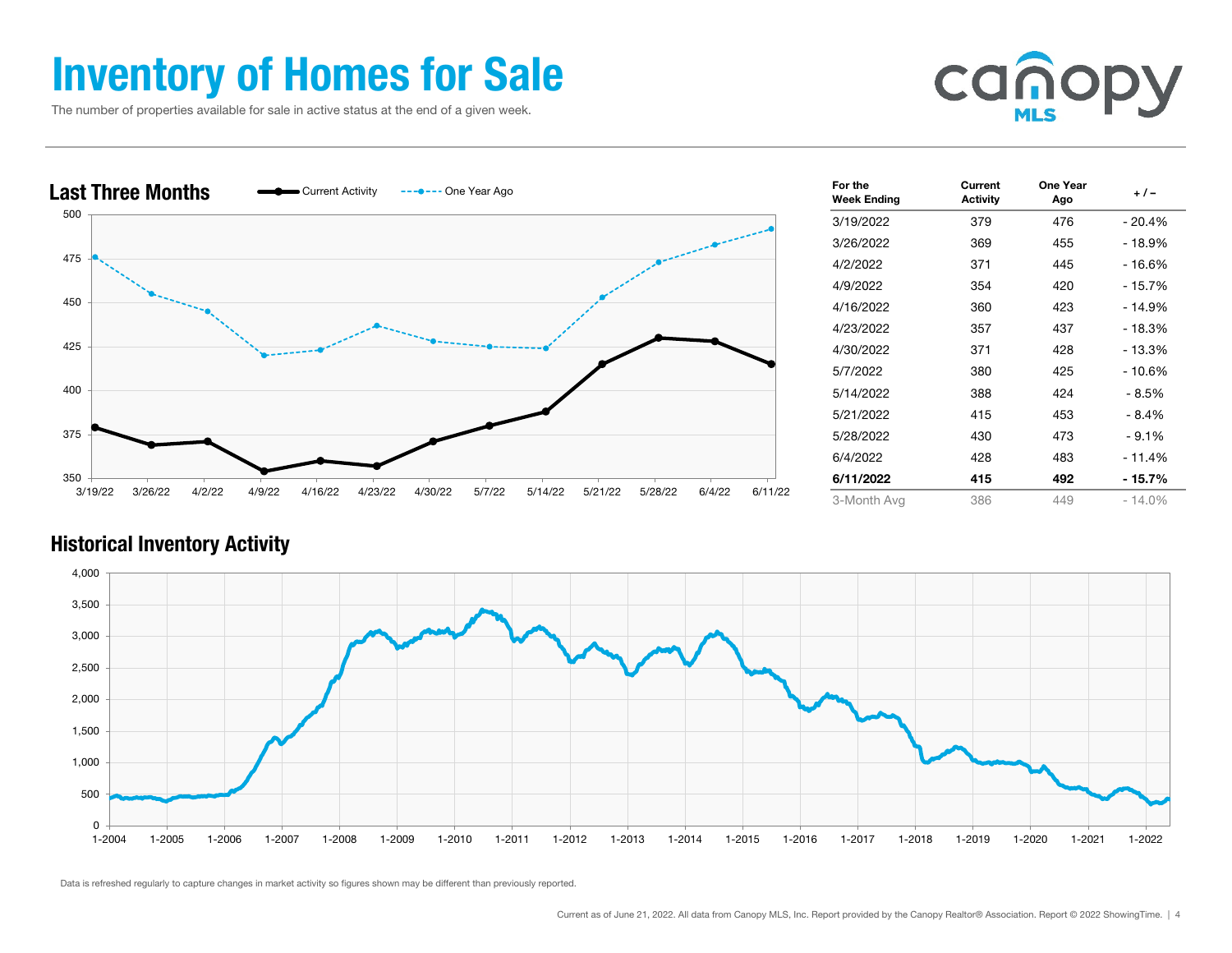### List to Close

"List to Close" provides the total number of days specific to the MLS number from "Listing Date" to "Sold Date."





#### Historical List to Close

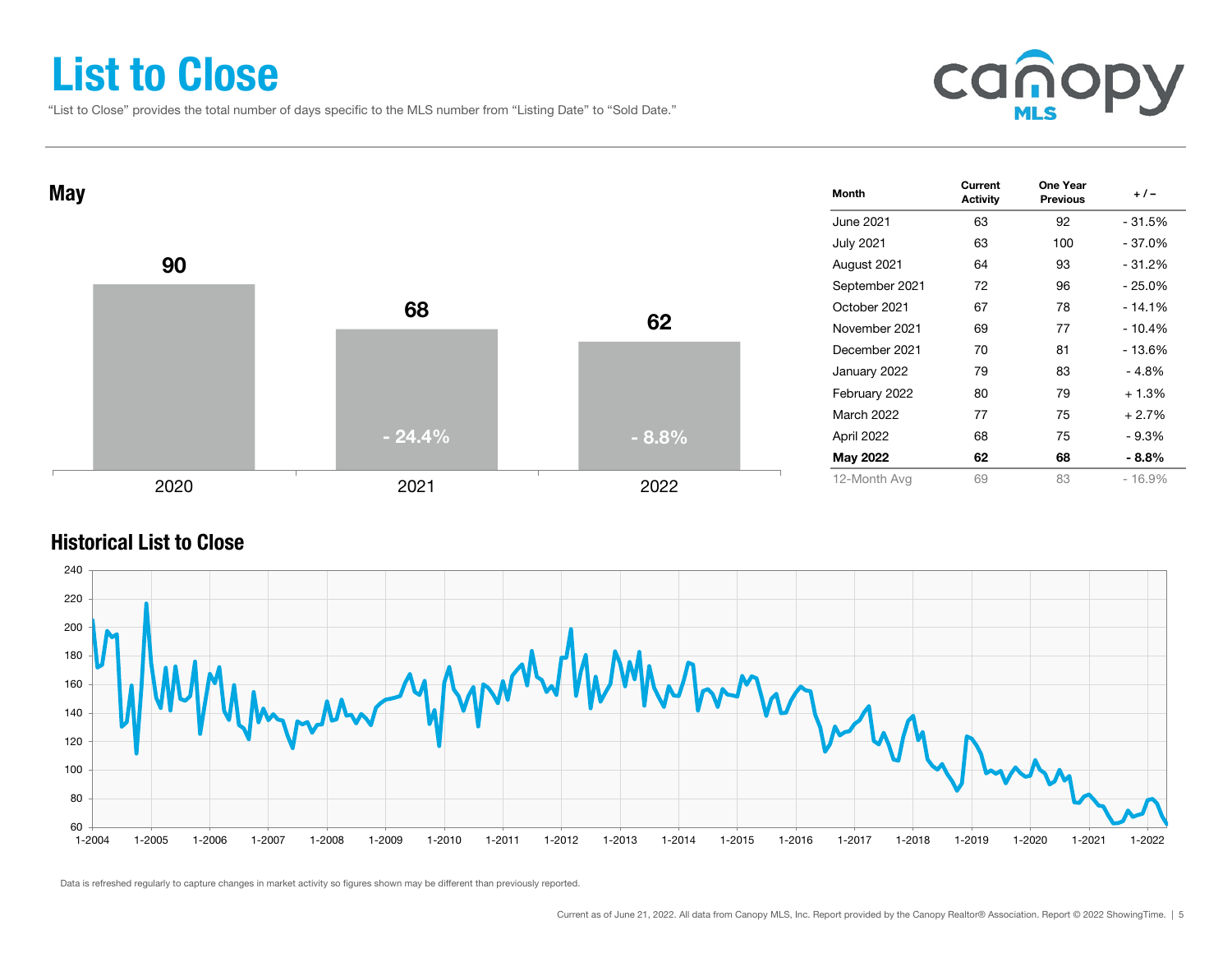### Days on Market

cano

 Days on Market (DOM) tracks the days on market for a property specific to the MLS number. DOM accrues for "Active" and "Under Contract-Show" statuses. DOM does not include any days that the listing is in "Under Contract-No Show," "Temporarily off Market," "Closed/Sold," "Expired" and "Withdrawn" statuses.



#### Historical Days on Market

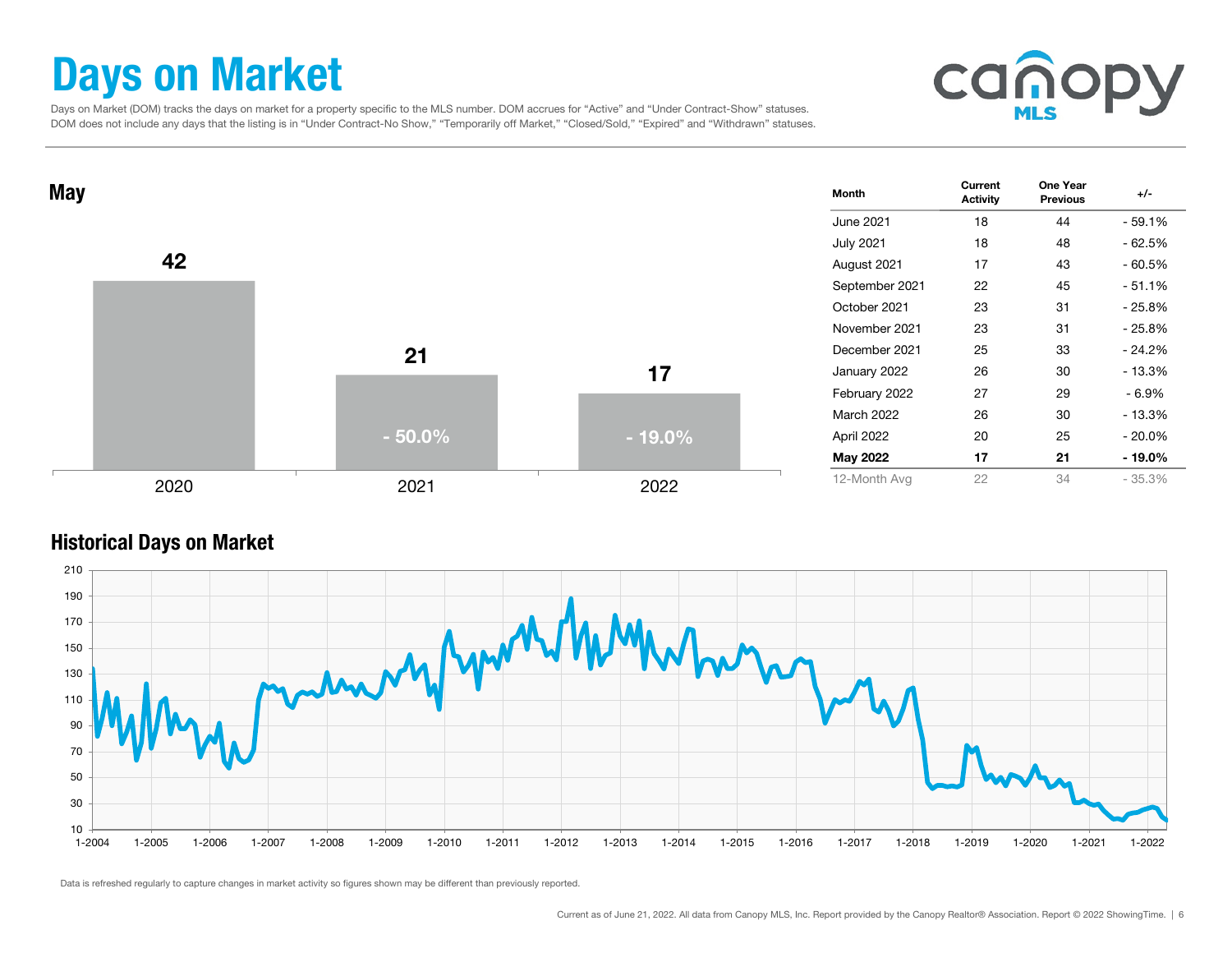### Cumulative Days on Market

 Cumulative Days on Market (CDOM) functions like Days on Market (DOM); except CDOM tracks the DOM for a property over multiple listings on the property. When a new listing is entered, the CDOM only resets to zero if the previous listing closed (sold) or if the previous listing has been off the market (expired or withdrawn) for more than 90 days.





#### Historical Cumulative Days on Market

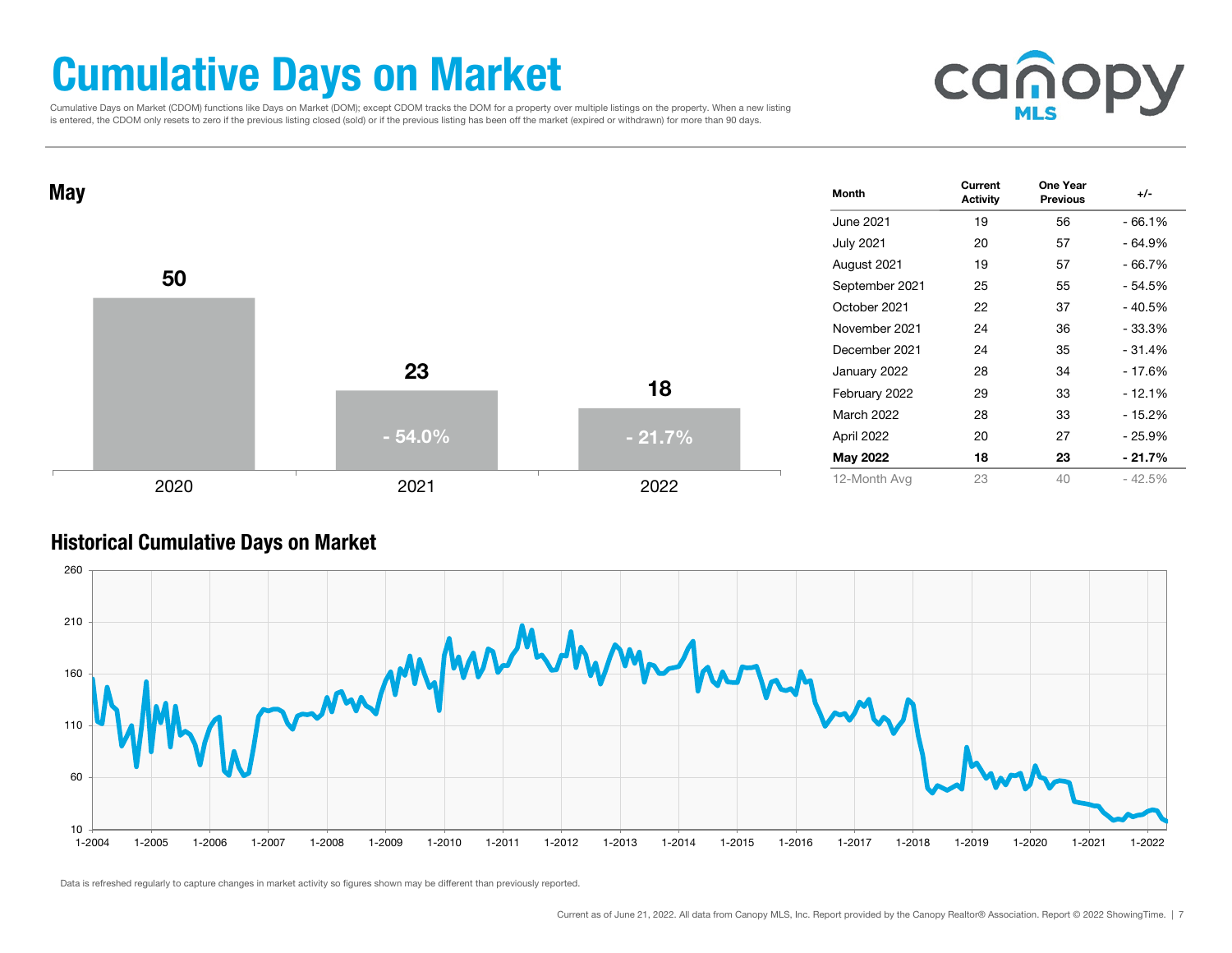### Median Sales Price

Median price point for all closed sales, not accounting for seller concessions, in a given month.



| <b>May</b> |           |           |           | Month            | Current<br><b>Activity</b> | One Year<br><b>Previous</b> | $+/-$    |
|------------|-----------|-----------|-----------|------------------|----------------------------|-----------------------------|----------|
|            |           |           |           | June 2021        | \$235,000                  | \$183,750                   | $+27.9%$ |
|            |           | \$220,000 |           | <b>July 2021</b> | \$224,700                  | \$194,000                   | $+15.8%$ |
|            |           |           |           | August 2021      | \$225,000                  | \$206,250                   | $+9.1%$  |
|            |           |           | \$251,945 | September 2021   | \$229,950                  | \$215,000                   | $+7.0%$  |
|            |           |           |           | October 2021     | \$223,000                  | \$203,500                   | + 9.6%   |
|            | \$180,000 |           |           | November 2021    | \$232,750                  | \$201,000                   | $+15.8%$ |
|            |           |           |           | December 2021    | \$229,450                  | \$206,000                   | $+11.4%$ |
|            |           |           |           | January 2022     | \$230,000                  | \$200,900                   | $+14.5%$ |
|            |           |           |           | February 2022    | \$230,900                  | \$200,000                   | $+15.5%$ |
|            |           |           |           | March 2022       | \$242,240                  | \$212,000                   | $+14.3%$ |
|            |           | $+22.2%$  | $+14.5%$  | April 2022       | \$248,450                  | \$205,400                   | $+21.0%$ |
|            |           |           |           | May 2022         | \$251,945                  | \$220,000                   | $+14.5%$ |
|            | 2020      | 2021      | 2022      | 12-Month Avg     | \$235,000                  | \$204,900                   | $+14.7%$ |

#### Historical Median Sales Price

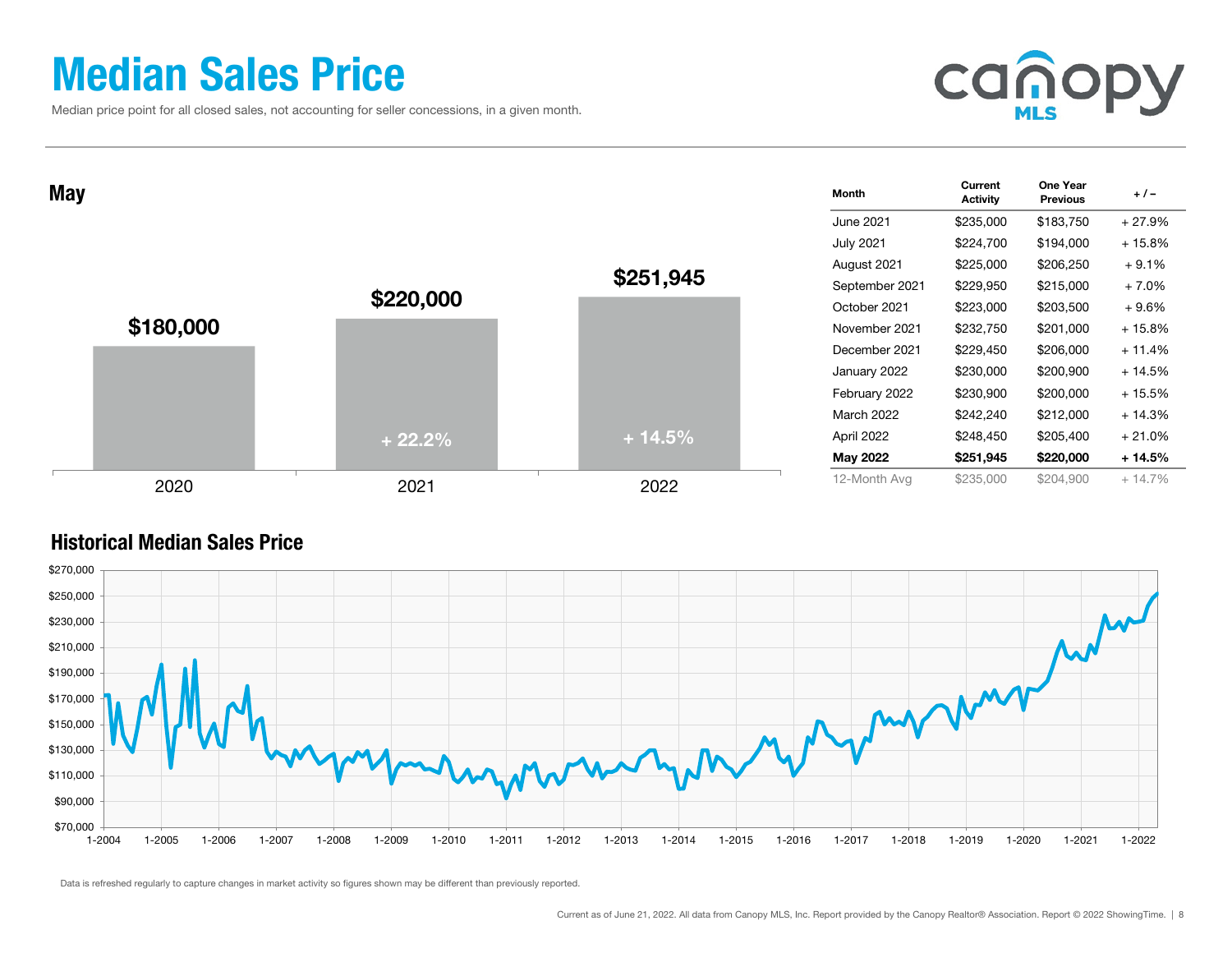### Average Sales Price

Average sales price for all closed sales, not accounting for seller concessions, in a given month.



| May       |           |           | Month            | Current<br><b>Activity</b> | One Year<br><b>Previous</b> | $+/-$    |
|-----------|-----------|-----------|------------------|----------------------------|-----------------------------|----------|
|           |           |           | June 2021        | \$288,574                  | \$232,845                   | $+23.9%$ |
|           |           |           | <b>July 2021</b> | \$277,613                  | \$250,342                   | $+10.9%$ |
|           |           | \$310,332 | August 2021      | \$291,624                  | \$272,544                   | $+7.0%$  |
|           | \$269,761 |           | September 2021   | \$282,087                  | \$270,566                   | $+4.3%$  |
| \$232,405 |           |           | October 2021     | \$291,026                  | \$259,567                   | $+12.1%$ |
|           |           |           | November 2021    | \$293,159                  | \$268,328                   | $+9.3%$  |
|           |           |           | December 2021    | \$283,700                  | \$259,683                   | $+9.2%$  |
|           |           |           | January 2022     | \$266,401                  | \$255,212                   | $+4.4%$  |
|           |           |           | February 2022    | \$307,688                  | \$251,809                   | $+22.2%$ |
|           |           |           | March 2022       | \$305,759                  | \$257,926                   | $+18.5%$ |
|           | $+16.1%$  | $+15.0%$  | April 2022       | \$304,341                  | \$264,137                   | $+15.2%$ |
|           |           |           | May 2022         | \$310,332                  | \$269,761                   | $+15.0%$ |
| 2020      | 2021      | 2022      | 12-Month Avg     | \$291,688                  | \$259,613                   | $+12.4%$ |

#### Historical Average Sales Price

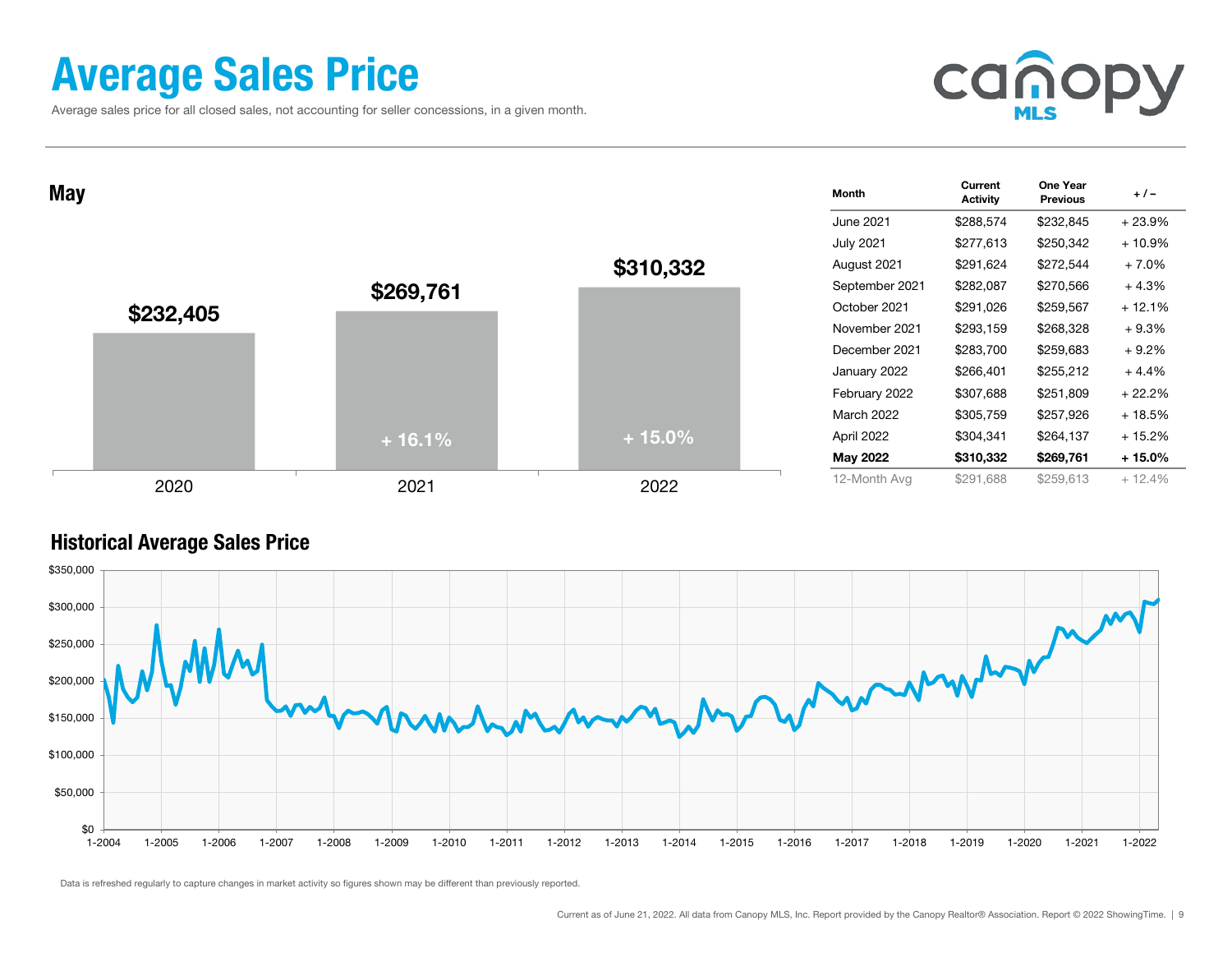### Percent of Original List Price Received

 Percentage found when dividing a property's sales price by its original list price, then taking the average for all properties sold in a given month, not accounting for seller concessions.



 $\mathsf{May} \begin{array}{cccc} \text{Current} & \text{One Year} \ \text{Activity} & \text{Previous} \end{array} \begin{array}{cccc} +/- \end{array}$ June 2021 100.8% 96.5% + 4.5%July 2021 100.1% 97.7% + 2.5% August 2021 99.6% 97.1% + 2.6% September 2021 98.4% 97.6% + 0.8% October 2021 98.0% 97.8% + 0.2% November 2021 96.5% 97.6% - 1.1%December 2021 97.8% 97.8% 0.0%January 2022 97.7% 98.1% - 0.4% February 2022 97.4% 97.4% 0.0% March 2022 99.4% 97.4% + 2.1%April 2022 101.0% 99.3% + 1.7% May 2022 100.3% 99.4% + 0.9% 12-Month Avg 99.0% 97.8% + 1.2% 95.5% $\%$  99.4% 100.3% 2020 2021 2022  $+4.1%$ + 0.9%

#### Historical Percent of Original List Price Received

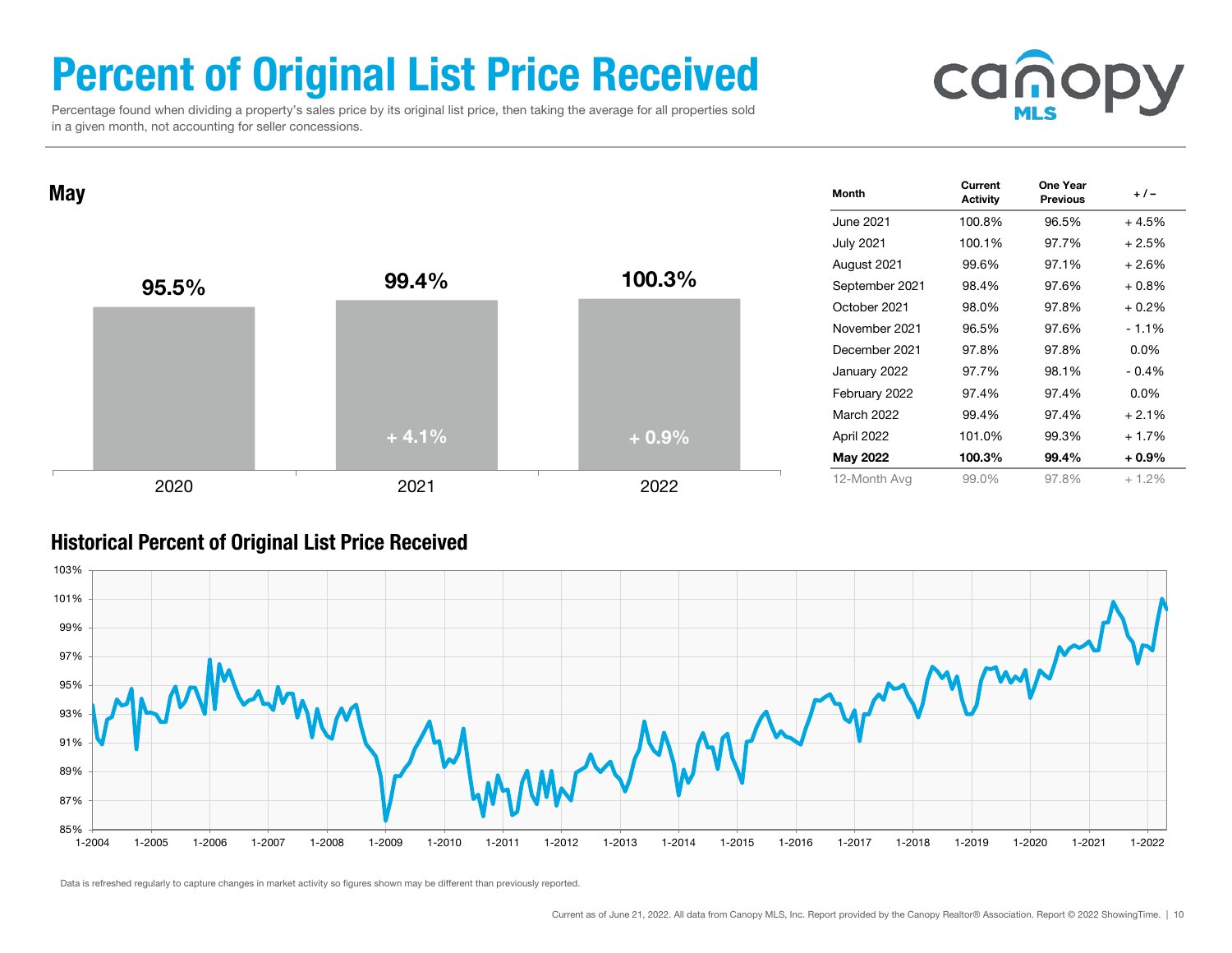## Housing Affordability Index



 This index measures housing affordability for the region. For example, an index of 120 means the median household income was 120% of what is necessary to qualify for the median-priced home under prevailing interest rates. A higher number means greater affordability.



#### Historical Housing Affordability Index